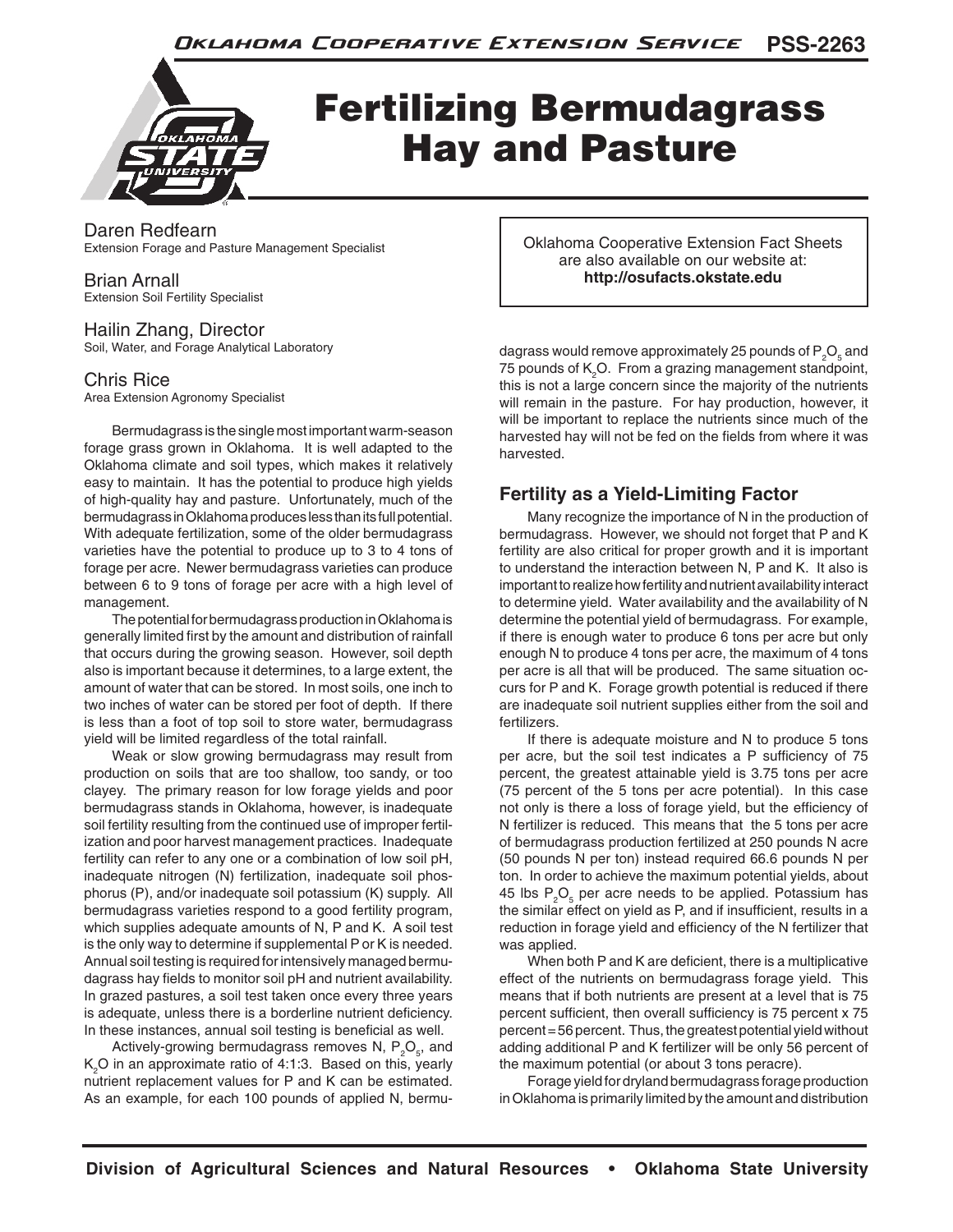of rainfall throughout the season. Nitrogen determines yield and is likely the driving factor in irrigated forage production. One must understand that N fertilization rates and recommendations provided by soil testing labs are given as pounds of actual N per acre. Every source of fertilizer sold on the market has a specific concentration of N. For example, 50 pounds of actual N per acre could be supplied by:

275 pounds of diammonium phosphate (18 percent N)

150 pounds of ammonium nitrate (34 percent N)

110 pounds of urea (46 percent N)

160 pounds of 32 percent urea ammonium nitrate (UAN) solution

180 pounds of 28 percent UAN solution

The source of the N fertilizer is another factor to be considered. Depending upon the time of the year and weather conditions, one source may be better than another. In most cases, it is advisable to avoid applying urea in the summer. Many studies have shown that more N from ammonium nitrate and UAN fertilizers are recovered in summer application than from urea. However, N applied in the spring when temperatures are cooler and with a greater probability of rainfall makes urea a better choice than other N forms. This is because the nitrate in the other sources is susceptible to leaching during high rainfall events resulting in increased N loss.

Urea is usually a cheaper source of N on a net N basis and commonly is the only commercially available N source. It is common for urea to be the only commercially available N source. Nitrogen volatilization losses from urea may be as great as 50 percent under a combination of high humidity, hot temperatures, and windy conditions. To reduce potential N volatilization losses from urea, it is best to apply urea fertilizers later in the day after the dew has dried. It also is important to apply urea no more than 7 days prior to an anticipated precipitation event.

Bermudagrass is a luxuriant consumer of K, which means that bermudagrass may extract K from the soil in excess of its physiological needs. If supplemental K fertilizer is needed, it is important to not apply more K than indicated in the soil test. In almost all cases, it is never economical to apply any nutrient above a soil test recommendation.

#### **Yield Expectations**

Bermudagrass is a valuable forage for many livestock producers because it offers a wide range of management options. It produces an extensive root system that allows it to be somewhat drought tolerant. Bermudagrass is hardy enough to survive Oklahoma climatic conditions with minimal management inputs, but it responds well to N fertilization and is capable of producing plentiful forage dry matter yields when soil moisture is adequate.

The next most limiting production factor is available N. Also, available soil moisture and available soil N are closely related because both move in the soil. Nitrogen will be moved to the roots as the plant absorbs water. For optimum bermudagrass production, a reasonable N rate appears to be in the range of 150 pounds to 200 pounds actual N per acre to produce 3 tons to 4 tons of forage per acre, although it is common to produce much greater yields ranging from 8 to 10 tons per acre using improved, hay-type varieties with higher levels of N fertilization and adequate moisture (Table 1.)

#### **Table 1. Yield expectations for nonirrigated bermudagrass production1 .**

| Region    | Yield<br>---tons/acre--- |  |
|-----------|--------------------------|--|
| Eastern   | 5.0 to 10.0              |  |
| Central   | 4.0 to 8.0               |  |
| Western   | 3.0 to $6.0$             |  |
| Panhandle | 2.0 to $4.0$             |  |

1 Yield expectations are based on using modern, tall, hay-type bermudagrass varieties grown under appropriate fertility practices and adequate precipitation.

Sustained moderate to high production from bermudagrass requires at least 150 pounds of actual N per acre per year. Depending on management objectives and soil type, N fertilizer can be applied in one application or in split applications. Applications of P and K should be made annually based on soil test recommendations. Lime applications based on soil test recommendations should be considered before soil pH falls below 5.5.

## **Dryland Bermudagrass Production**

Bermudagrass will produce about 1 ton per acre with no applied N fertilizer. Bermudagrass yield responds in an almost linear manner to applied N according to a simple rule of thumb that each 50 pounds of N applied produces 1 ton of hay (up to 4 tons). Slightly higher amounts of N are needed for higher yields (Figure 1). Nitrogen efficiency is best at rates between 100 pounds and 200 pounds of N per acre.

## **Irrigated Bermudagrass Production**

Yield potential is much greater when bermudagrass is irrigated and yield goals can be increased accordingly. Consistent yields ranging from 10 tons to 15 tons per acre have been reported for irrigated bermudagrass in Oklahoma. The seasonal N requirements for irrigated production should be applied in split applications in relation to yield goal per cutting. As an example, four cuttings that total 12 tons per acre for the growing season would require 150 pounds of N for each cutting.



**Figure 1. Relationship of bermudagrass forage yield to nitrogen (N) fertilization.**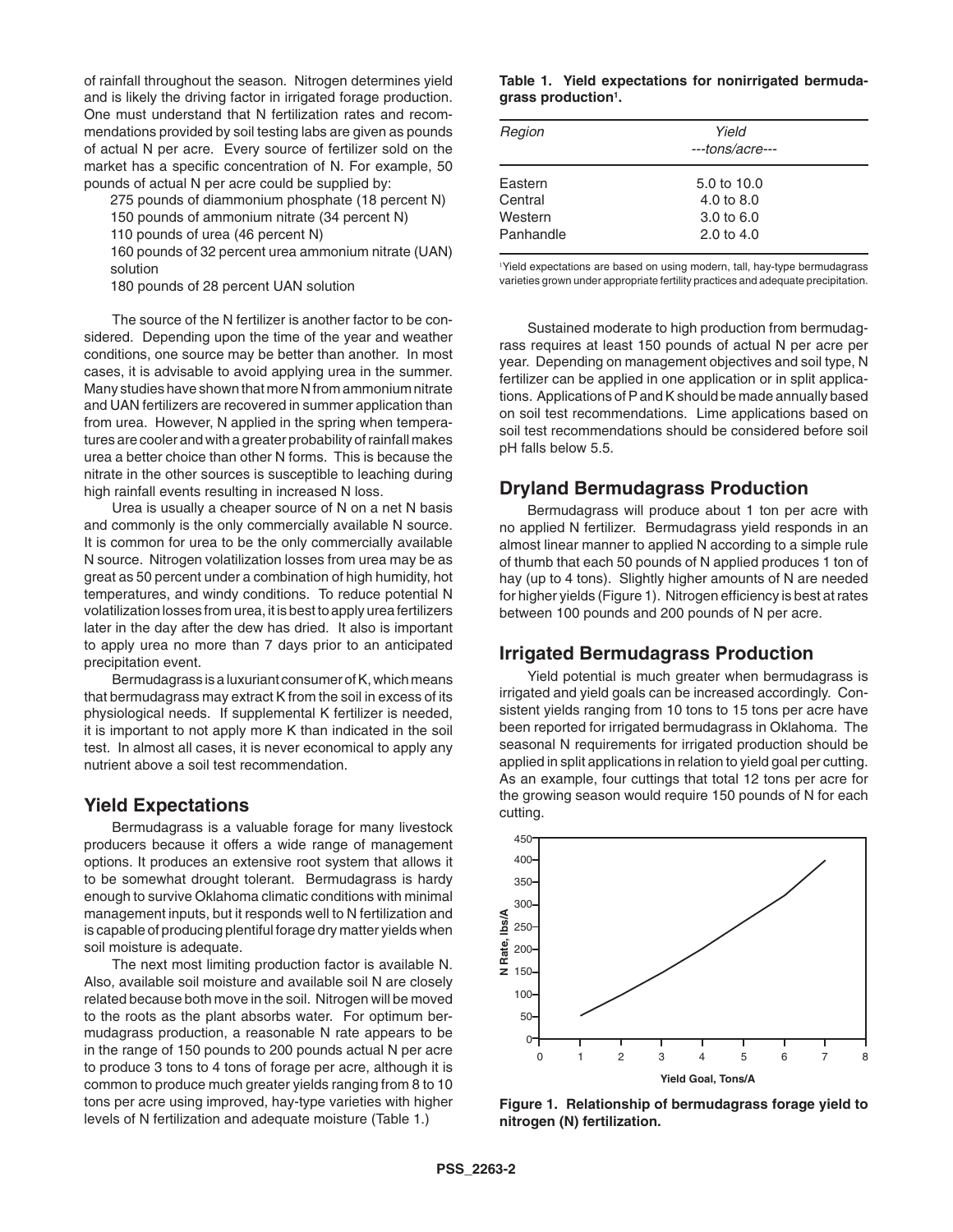## **Common Types versus Upright Types**

From a management standpoint it is important to realize that not all bermudagrass varieties respond to N fertilization the same. Bermudagrass varieties are often classified into two groups based primarily on their growth habit. The first group is referred to as common or grazing types, whereas the second group is sometimes called upright or hay types. The common types are usually shorter and form a more dense sod. The upright types tend to be taller and more open.

The common type cultivars have lower forage yield potential than the hay type cultivars once mature stands are established. It is important to note that the relation between N and yield is different for the common types than the upright types. The common types reach their maximum yield potential around 200 pounds of N per acre. Even with a higher N application, it is unlikely that the common types will produce greater than 4 tons of bermudagrass forage per acre. On the other hand, it is not uncommon for yields of the hay types to exceed 6 tons to 8 tons per acre.

## **Fertility Management**

#### **New Stands**

Bermudagrass establishment can be expensive, so it is important to take management steps to ensure stand survival. Correcting soil pH prior to establishment will allow for faster emergence and coverage. Early seedling vigor is closely tied to available P and K levels in the soil. Thus, newly seeded and sprigged bermudagrass stands can be negatively affected by inadequate P and K levels, as well as low soil pH. It is critical to correct soil P and K deficiencies prior to planting. On seedling bermudagrass stands, no more than 30 pounds N per acre should be applied at planting so weeds will not compete with the bermudagrass. Once the new plants have become established and have stolons at least 6 inches long, an additional 50 pounds N per acre should be applied to increase stand establishment. If managed properly, it may be possible to harvest hay during the establishment year.

#### **Established Stands**

#### **Bermudagrass Hay**

Planning for hay production is usually more straightforward when it is managed separately from grazing. The primary reason is because forage yield and quality are difficult to predict in hay harvested from pastures that are also grazed.

In many cases, managing hay separately from grazing may not require additional pastures or more acres. When nutrients and moisture are adequate, bemudagrass growth often exceeds livestock needs early in the season. Hay production can be planned so that some pastures are hayed early and then grazed later in the season.

To maximize fertilizer efficiency, it is important to fertilize bermudagrass according to its yield potential. By fertilizing for higher yields per acre, it may be possible to produce the annual pasture and hay requirement for a farm from fewer acres. This would result in lower equipment costs and P and K fertilizer costs, since fewer acres are required to produce an equivalent quantity of hay. When yield goals are increased, only the N requirement increases. The P and K recommendations remain the same regardless of the desired yield goal.

If the primary forage production goal is dryland (nonirrigated) bermudagrass hay production, split applications of N fertilizer may not be necessary. Research studies conducted at the Eastern Research Station located near Haskell, Okla. found no difference between bermudagrass forage yields with 200 pounds of actual N per acre applied in a single application compared with 100 pounds of actual N per acre applied two times. Based on these results, up to 200 pounds of N can be applied in a single application in mid-May to late-May. It may be best to apply N in split applications under high yield goal when N requirements are greater than 200 pounds of actual N per acre or on coarse soils where nitrates are subject to leaching.

#### **Bermudagrass Pasture**

Nitrogen management for grazed bermudagrass pastures is not quite as easy as for hay production. Even though the amount of available N required to produce bermudagrass is the same as for hay production, the amount of forage yield is not as obvious because little forage will accumulate in wellmanaged pastures. Thus, the actual yield goal will be difficult to identify.

 Nitrogen requirements for bermudagrass pasture can be estimated using a general rule of thumb when the forage is utilized by stocker animals. This is to apply 1 pound of N per acre to produce 2 pounds of beef per acre. For example, to produce 300 pounds of beef per acre would require 150 pounds of available N per acre.

A cow-calf production system will require about 6 tons of forage per year or about 1,000 pounds of forage per month. It is possible to graze unfertilized bermudagrass pastures. However, this should not be considered a sustainable, longterm solution.

Carrying capacity of bermudagrass pasture can be increased with N fertilization. For short-term grazing, the first 50 pounds of N per acre appears to be the most beneficial since there is a two-fold reduction in the number of acres required to maintain one cow during the summer grazing period (Table 2). For long-term grazing management using the rules of thumb that about 50 pounds of additional N are required to produce another ton of forage and that a cow needs about 1,000 pounds of forage per month, we can calculate that approximately 300 pounds of N is needed for each additional cow added to the herd each year.

**Table 2. Nitrogen and acreage required for summer grazing based on bermudagrass forage yield goal.**

| Production goal<br>tons/acre | Nitrogen <sup>1</sup><br>lbs/acre | Summer grazing<br>$(90 \text{ days})$<br>acres/cow |
|------------------------------|-----------------------------------|----------------------------------------------------|
|                              |                                   | 3.3                                                |
| 2                            | 50                                | 1.6                                                |
| 3                            | 100                               | 1.1                                                |
|                              | 150                               | 0 ጸ                                                |

<sup>1</sup> Non-fertilized grass pastures will generally yield about 1 ton of forage per acre over the growing season. However, this will not be sustainable and should not be considered a long-term solution.